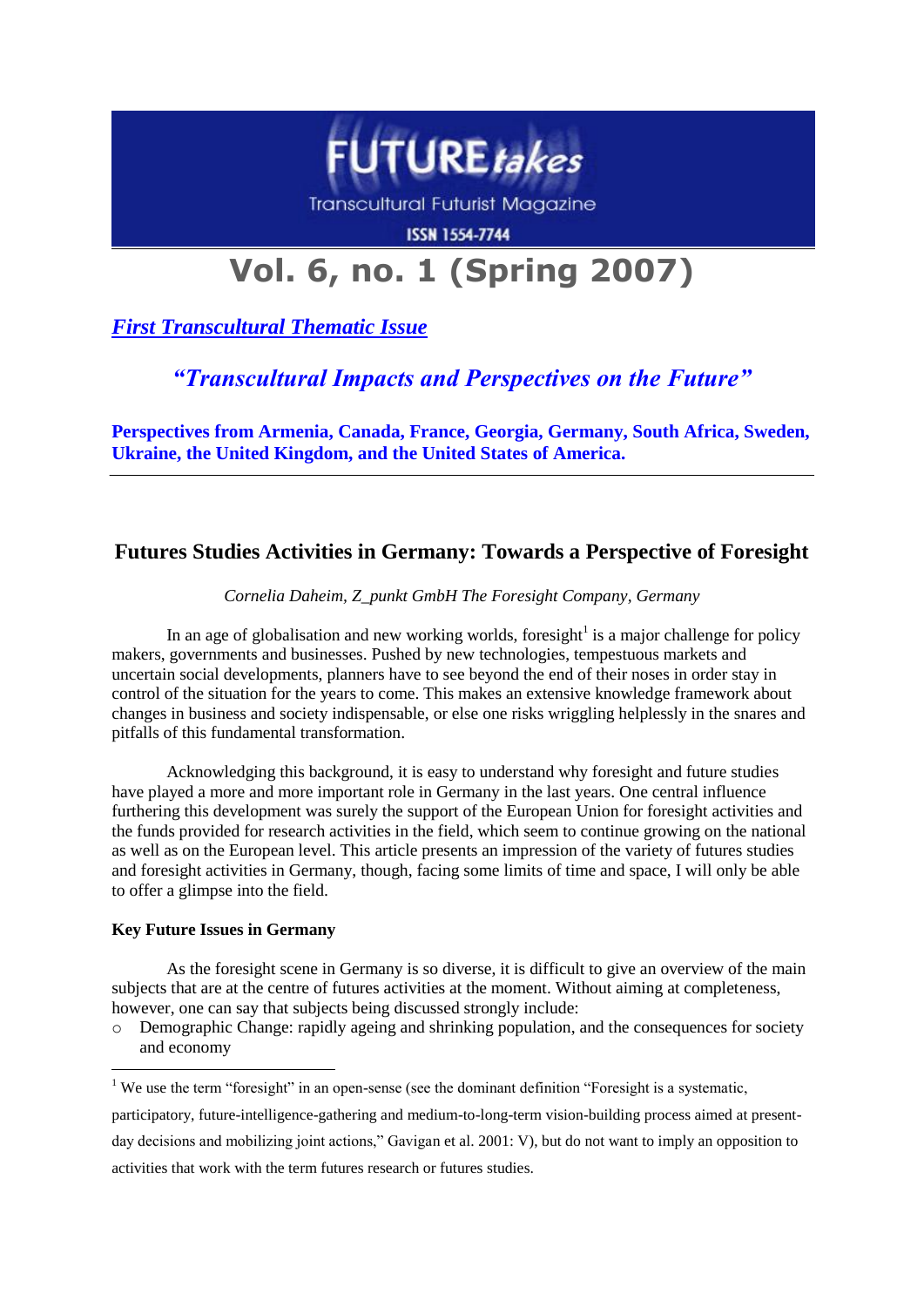- o Future of Bio- and Nanotechnologies
- o Sustainability with focus on energy production, climate change etc.
- o Shift to Asia, transformation of markets, relocation of production sites to the East
- o Knowledge Society and Economy

#### **German Futures Scene**

The German "scene" of futures studies and foresight is characterized by a "patchwork structure" of a variety of actors and activities in the field. Although there is currently no university teaching futures studies in Germany (in contrast to the situation in Finland or the USA, for example), methods and subjects of future studies are being taught in the context of other disciplines. For example, in strategic marketing at the private University of Witten-Herdecke, "trends and issue management" is taught by Prof. Liebl, which includes a section on scenario methods and the like, and Peter H. Mettler teaches at the University of Wiesbaden with his background of Societal Science and Sociology of Planning and Technology. In addition, at the Free University of Berlin there are efforts underway to establish a department for future studies ("Institut Futur," Prof. de Haan).

In general, one can say that the field is undergoing change. For example, the Academy for Technology Assessment in Baden-Württemberg was recently closed, which was one of the main institutions with public funding. On the other hand, there was a visible growth in state-funded activities (as in the process "Futur," see below), in the whole field of regional foresight as well as in the sphere of corporate foresight. One could say that one of the main recent developments seems to be the diffusion and integration of foresight into "regular" strategic and research activities, as in integration of future questions and tools into research agendas and calls for proposals by the German Federal Ministry for Research.

To name some of the most important institutions in the field, these are:

- o The Office for Technology Assessment at the German Parliament (TAB) http://www.tab.fzk.de/
- o Research Institutes:
	- SFZ Secretariat for Futures Studies, Dortmund,<http://www.sfz.de/english/index.htm>
	- IZT Institute for Futures Studies and Technology Assessment, Berlin,  $\bullet$ <http://www.izt.de/english/>
	- $\bullet$ Fraunhofer Institute for Innovation and Systems Analysis ISI, <http://www.isi.fhg.de/homeisi.htm>
	- Institute for Technology Assessment and Systems Analysis (ITAS), [http://www.itas.fzk.de/home\\_e.htm](http://www.itas.fzk.de/home_e.htm)
	- Future Technologies Consulting, German Association of Engineers (VDI-TZ), [http://www.zukuenftigetechnologien.de](http://www.zukuenftigetechnologien.de/)
- o There is also a number of companies specialized in foresight, trend monitoring and the like, including: Z\_punkt GmbH The Foresight Company (us), Trendbüro, Zukunftsinstitut, SCMI, Prognos, FutureManagement Group, …
- o And, not to be forgotten, there is a growing number of departments or individual specialists in major corporations who are concerned with Corporate Foresight, for example at Daimler Chrysler, Volkswagen, Siemens, BASF, and Deutsche Telekom.

#### **Recent Activities in Germany (selection)**

In order to give an impression of what kind of activities are being undertaken in the futures field at the moment in Germany at the moment, I will concentrate on some examples which show the variety of subjects as well as of organizational and institutional forms involved. Surely the German project that has received most of the international attention in the last years is "futur – The German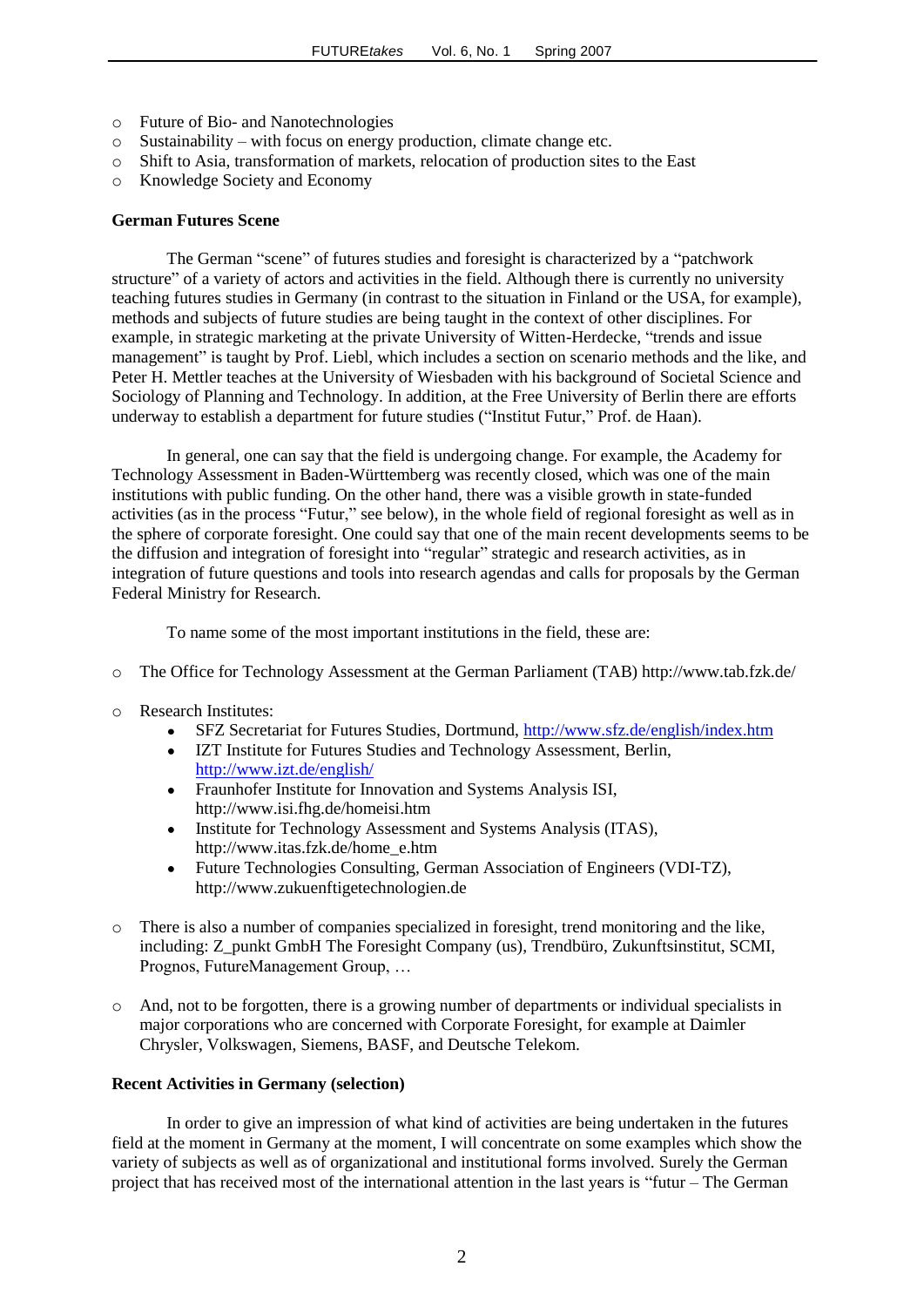Research Dialogue" (see [http://www.futur.de,](http://www.futur.de/) English version available), conducted by the Federal Ministry for Education & Research. This large-scale process, which has involved more that one thousand participants since it started, aims at the identification of research demand, and produces as its output interdisciplinary "Lead Visions" for the Ministry. After a selection process, these are implemented in the form of new research programmes.

Another rather new but rapidly growing field is Regional Foresight Activities, where foresight is used to improve regional planning and focus this on future-oriented action. Some time ago, the "Four Motors Foresight," an EU-funded project, was conducted in Baden-Württemberg in cooperation with other European regions. At the moment, there are regional foresight activities all over Germany, from the level of individual cities up to larger scale entities such as the German Länder. Currently, Z punkt works with two other partners in the EU-funded regional foresight project "SPIDER Project: Increasing Regional Competitiveness through Futures Research Methods" [\(http://www.spider](http://www.spider-project.net/)[project.net\)](http://www.spider-project.net/). It is supported in the Regions of Knowledge Program of the European Community, and with the partners Turku School of Economics and Business Administration/Futures Research Centre (project coordinator, Finland), The Destree Institute (Wallonia, Belgium), it focuses on improving regional foresight methods for improving a region's innovation systems and competitiveness. The output will be regional visions and a concept of "future knowledge regions," wherein the research on the regions' competitiveness will back up the work on visions, using Delphi and workshop formats and methods.

Apart from these rather new developments of large-scale state-funded participatory processes and the diffusion of foresight into regional planning, there are also still the traditional forms of studies on the future. I have picked out one example, which, interestingly enough, was not produced by one of the specialist research institutes of futures studies, but by the German Federal Agency for the Environment (Umweltbundesamt) – which proves the point of futures studies' integration into regular research, planning and strategy activities. The study focuses on the future of sustainable development in Germany and works with 3 scenarios to point out options and risks analyzing consequences in different fields, such as energy and climate change, mobility and transport, tourism, industry and natural resources. The study as a whole is available only in German, but an English summary is offered on<http://www.umweltbundesamt.de/uba-info-daten-e/daten-e/p-1897-e.htm> .

#### **Connecting National and Global Perspectives – The Millennium Project**

The German Futures scene is quite well connected to the international level, and one example of these connections is the German Node of the Millennium Project. The Millennium Project (American Council for the United Nations University) is an NGO, an international think tank working on global trends, perspectives and challenges. Annually, it produces the report "State of the Future" (see [http://www.acunu.org\)](http://www.acunu.org/). Z\_punkt officially formed the German Node of the Millennium Project in March 2003, which spreads the results of the MP work in Germany, brings in experts from Germany for surveys, conducts its own research and, generally speaking, connects regional and global future perspectives. A Planning Committee to support the work of the Node has been founded, embracing the main futures studies actors in Germany, whose members are:

- Dr. Günter Clar, (now Steinbeis Academy, formerly European Commission, Research DG)  $\bullet$
- Dr. Kerstin Cuhls (Fraunhofer Institute for Systems and Innovation Research ISI in  $\bullet$ Karlsruhe)
- $\bullet$ Robert Gaßner (IZT = Institute for Future Studies and Technology Assessment in Berlin)
- Prof. Dr. Gerhard de Haan (Free University of Berlin, educational studies)
- Prof. Dr. Peter H. Mettler (FH Wiesbaden University of Applied Sciences, Societal Science and Sociology of Planning and Technology)
- Dr. Axel Zweck (VDI-ZT = German Association of Engineers, Future Technologies Division,  $\bullet$ Düsseldorf).

#### **Corporate Foresight**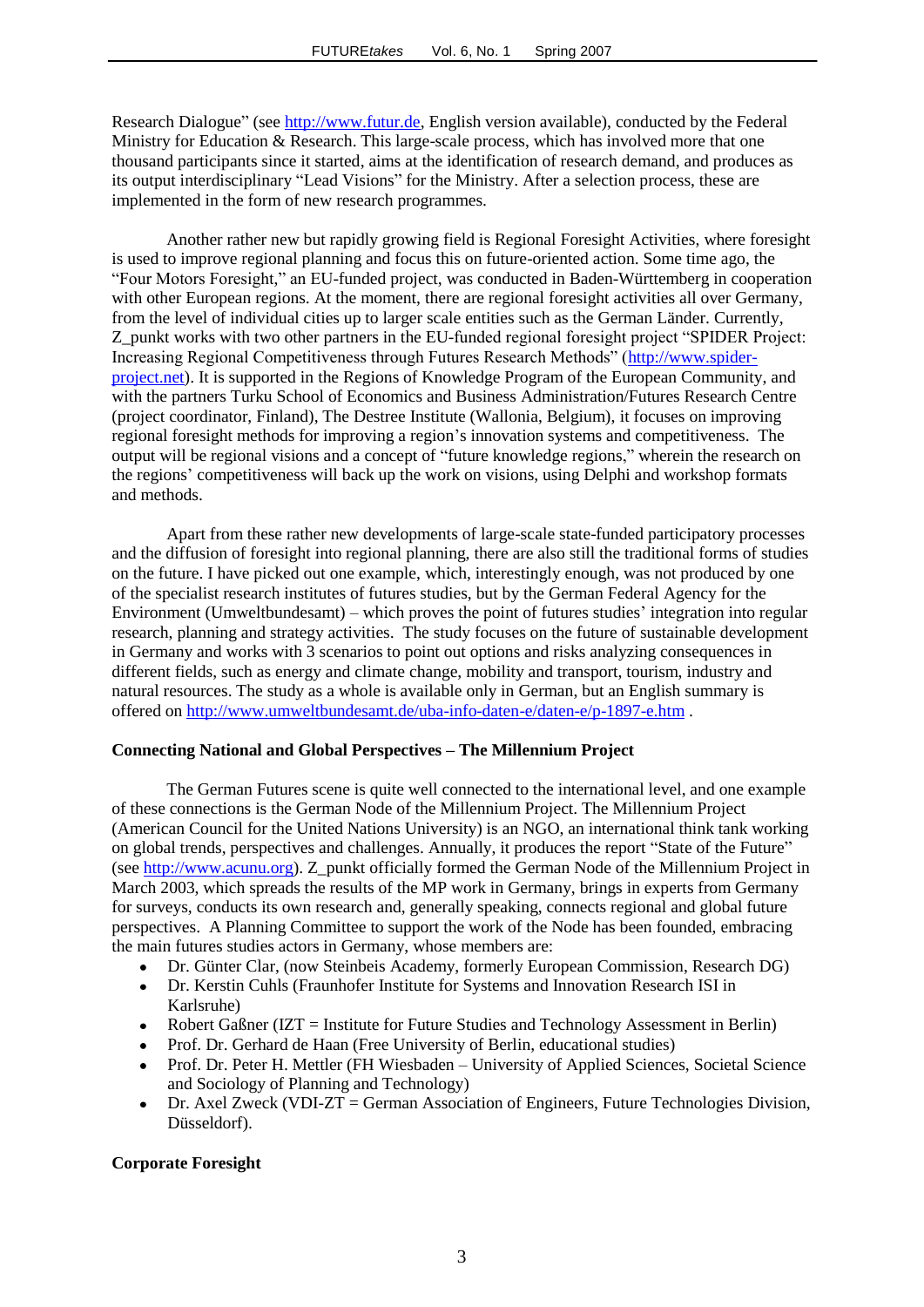Recently, as Z\_punkt's 2002 survey has shown, Corporate Foresight is on the rise in Germany (see [http://www.z-punkt.de](http://www.z-punkt.de/) for a summary of the results), and more and more major corporations work with methods of future studies and foresight for their strategy or innovation development. In addition, there is a re-orientation from a technology-centred towards a more holistic perspective, as well as a tendency to use more qualitative methods and combine and link these with and to the established quantitative approaches. Practical experience as well as other sources seem to show that this is more or less the case in many other countries as well<sup>2</sup>. For example, the conference "in the long run" has brought together practitioners from the field from the USA and Europe, exchanging and discussing experiences (see [http://www.inthelongrun.de](http://www.inthelongrun.de/) ). Representatives from companies such as Volkswagen, Deutsche Bank, Telekom, Shell and Philips Design reported on their corporate foresight activities – showing a variety of organizing forms and a growing knowledge of methods which are known, used, being improved in the process and even invented. For example, Shell works with combining scenario methods with real options analysis (Cornelius 2004: 12). Philips Design works with the concept of open innovation, moving from a technology-centred perspective to a "more human centric and social focused approach" in their foresight activities (Green 2004: 14). Deutsche Telekom uses corporate foresight in a holistic approach within their innovation strategy development (Aukes 2004: 23), while BASF continually develops and works with a number of regional as well as global scenarios (Heinzelbecker 2004). Ove Arup & Partners have developed user-centric-processes (Luebkeman 2004: 30), and Deutsche Bank works at the connection of quantitative and qualitative methodology in their project "Global Growth Centres" (Schneider 2004: 43).

Some other conferences or workshops have proven the same point of the professionalisation and growing implementation of corporate foresight, for example the two Strathclyde International Conferences on Organizational Foresight<sup>3</sup> (in the year 2002 and 2004) or the EU-US Scientific Seminar on New Technology Foresight<sup>4</sup>, which also featured a number of contributions from the private sector. A further not-so-weak signal concerning this trend is the growing interest in an exchange of experiences, as evident for example in the work of a German network of practitioners (the so-called Rauchfangswerder Gespräche, co-managed by Z\_punkt), or of the Association of Professional Futurists or the Corporate Foresight Network<sup>5</sup>.

#### **Perspectives**

<u>.</u>

This rough sketch of observations from Germany implies a positive outlook of a growing future orientation, especially as it is happens in the private as well as in the public sector (and also seems to be a tendency all over Europe; see for example the activities in the field of regional foresight all over Europe<sup>6</sup> or the foresight initiatives in the new member states of the European Union<sup>7</sup>). However, foresight activities and implementation still face a number of problems and challenges. The

<sup>&</sup>lt;sup>2</sup> See for example Becker (2003) for an analysis overview of corporate foresight in Europe or van der Duin

<sup>(2004)</sup> for a case study from the Netherlands.

<sup>&</sup>lt;sup>3</sup> See the Website of the last conference:  $\frac{http://www.gsb.strath.ac.uk/worldclass/forestight/2004/}{http://www.gsb.strath.ac.uk/worldclass/forestight/2004/}$ .

<sup>&</sup>lt;sup>4</sup> EU-US Scientific Seminar: New Technology Foresight, Forecasting & Assessment Methods in May 2004: [http://www.jrc.es/home/foresight\\_seminar/introduction.htm.](http://www.jrc.es/home/foresight_seminar/introduction.htm)

<sup>&</sup>lt;sup>5</sup> See the Website of the Corporate Foresight Network:<http://www.corporateforesight.net/>.

<sup>&</sup>lt;sup>6</sup> For an overview, see for example Keenan/Uyarra 2002, or the Website http://www.regional-foresight.de/ on

<sup>&</sup>quot;Europe's Regions Shaping the Future - the Role of Foresight."

<sup>&</sup>lt;sup>7</sup> See for example eForesee, a project which wants to "address challenges faced by policy makers implementing foresight activities for smaller economies and regions": [http://www.eforesee.info](http://www.eforesee.info/) .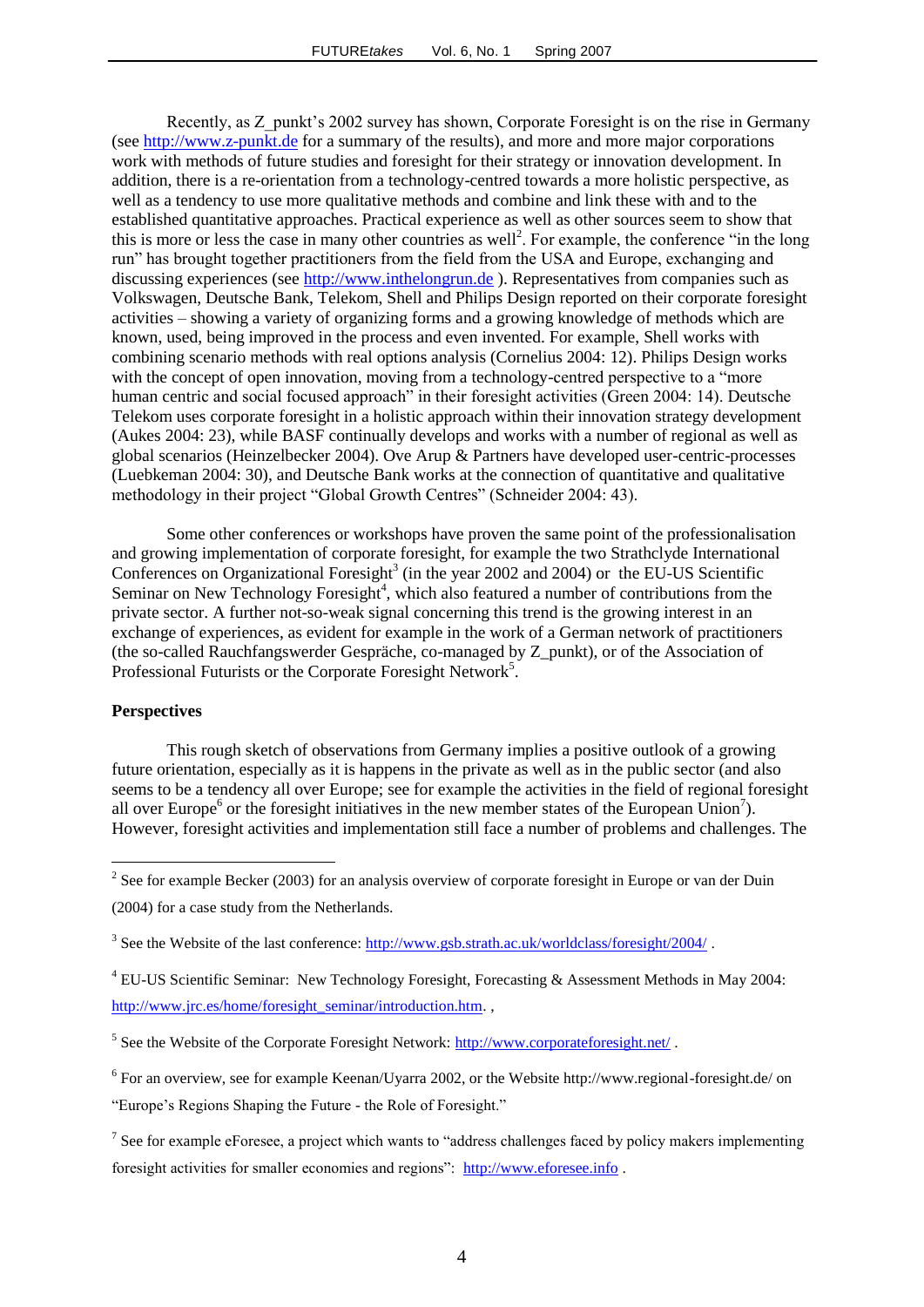obvious tendencies for growth in public as well as private sectors call for a stronger exchange of experiences as well as for answers to the problems of integration into decision-making processes. What is interesting is that the development in the private and public sectors does have more in common than the simple tendency for growth, such as, for example, the shared growing awareness of the need to widen the horizon, the tendency to include a variety of actors in the process, and the orientation towards social and societal developments replacing a focus on technology forecasts.

There is, quite obviously, a number of gaps that need to be closed in order to face the abovementioned challenges: the gap between the amount of already existing methodological work and the lack of knowledge about it, and also the gap between the foresight / futures research and futures studies community and their work results and its practical applications in business and public sectors<sup>8</sup>. The gap between the persisting "report culture" in many foresight activities and the need for action and communication on the other hand also seems a major challenge. Therefore, a major threshold for foresight, in order to grow and become even more successful – and not only in Germany – lies in the connection of the qualitative and the quantitative as well as in developing flexible yet stable frameworks for foresight and its integration into decision-making.

#### **General Information on Z\_punkt GmbH**

Z\_punkt GmbH The Foresight Company (http://www.z-punkt.de)

- founded in 1997 by Klaus Burmeister and Karlheinz Steinmüller  $\bullet$
- located in Berlin, Essen and Karslruhe
- Staff of about 15 employees
- trend and futures research projects for business and institutional clients, esp. technology leaders
- clients include Deutsche Telekom AG, Bayer AG, Degussa AG, TUI etc.  $\bullet$  .
- $\bullet$ research activities for ministries, EU-funded etc.
- $\bullet$ partner and service provider for future workers and strategists
- free English language Newsletter *Future News* informing on Foresight and Futures Research  $\bullet$ News (global view)

#### **Literature**

1

Aukes, Hans Albert 2004: "Innovation @ Deutsche Telekom." In: Z\_punkt The Foresight Company (eds.) 2004: Abstracts from *In the long run. International Conference on Long-Term Thinking in Business: Corporate Foresight and Global Change*. Essen, Berlin 2004. p. 21-23.

Becker, Patrick 2003: ..Corporate Foresight in Europe: A First Overview." European Commission Community Research Working paper. Luxembourg 2003

Burmeister, Klaus; Neef, Andreas; Albert, Bernhard; Glockner, Holger 2002: "Zukunftsforschung und Unternehmen. Praxis, Methoden, Perspektiven." Ed. by Z\_punkt GmbH. Essen 2002 (available in German only; a summary of the main results in English can be downloaded from: [http://www.z](http://www.z-punkt.de/)[punkt.de\)](http://www.z-punkt.de/)

Burmeister, Klaus; Neef, Andreas; Beyers, Bert 2004: *Corporate Foresight. Unternehmen gestalten Zukunft*. Hamburg 2004 (available in German only, the introduction is available from [http://www.z](http://www.z-punkt.de/)[punkt.de](http://www.z-punkt.de/) )

<sup>8</sup> Bridging gaps towards the technology assessment community can be added to this list – see Malanowksi et al.

<sup>2002</sup> for a summary of the application of technology assessment in corporations in several countries and their

future perspectives. The authors also come to the conclusion that more dialogue and cooperation between the business and the scientific community is needed.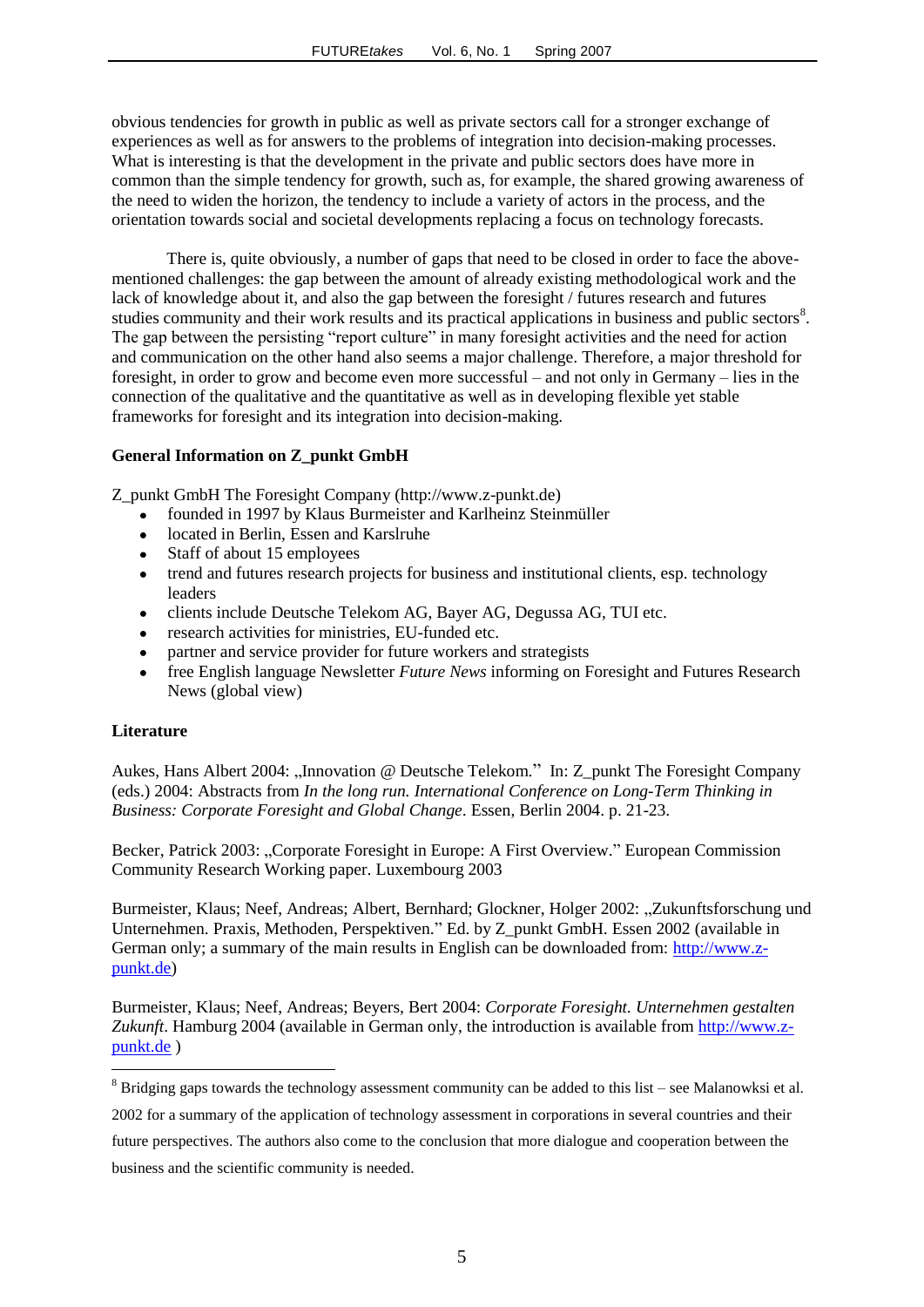Cornelius, Peter 2004: "Three Decades of Scenario Planning at Shell: Experience and Possible Extensions for the Future." In: Z\_punkt The Foresight Company (eds.) 2004: Abstracts from *In the long run. International Conference on Long-Term Thinking in Business: Corporate Foresight and Global Change.* Essen, Berlin 2004. P. 10-11

Cunha, Migueal Pina e; Palma, Patricia; da Costa, Nuno Guimaraes 2004: "Tracking Changes in Organizational Foresight." (Conference paper, presented at the 2nd international conference on Organizational Foresight Graduate School of Business, University of Strathclyde 2004, and available at the website<http://www.gsb.strath.ac.uk/worldclass/foresight/2004/> )

van der Duin, Patrick A. 2004: "Innovating for the Future." In: *Thinking Creatively in Turbulent Times*. Ed. by Howard A. Didsbury and the Staff of the World Future Society. Bethesda 2004. P. 70- 82.

Fichter, Klaus; Kiehne, Dierk-Oliver 2004: *Trendmonitoring im Szenario-Management. Eine erste Bestandsaufnahme informationstechnischer Unterstützungspotenziale*. Stuttgart 2004

Gavigan, James P; Sciapolo, Fabiana; Keenan, Michael; Miles, Ian; Farhi, Francois; Lecoq, Denis; Capriati, Michele; Di Bartolomeo, Teresa (eds.) *2001: A Practical Guide to Regional Foresight*. Seville 2001

Glenn, Jerome C.; Gordon, Theodore J. 2003: *Futures Research Studies Methodology*. Version 2.0. CD-ROM. Washington 2003

Green, Josephine 2004: "Unlocking the Future: Technology and Social Research and Innovation." In: Z\_punkt The Foresight Company (eds.) 2004: Abstracts from *In the long run. International Conference on Long-Term Thinking in Business: Corporate Foresight and Global Change*. Essen, Berlin 2004. P. 13-15

Keenan, Michael; Uyarra, Elvira 2002: Why Regional Foresight? An Overview of Theory and Practice. Paper prepared for the STRAT-ETAN Expert Group on Mobilising the Regional Foresight Potential for an Enlarged European Union. Bruxelles 2002.

Liebl, Franz 2004: "Organizational Foresight as Strategic Knowledge Management: A Frame of Reference" (Conference paper, presented at the 2nd international conference on Organizational Foresight Graduate School Of Business, University Of Strathclyde 2004, and available at the website http://www.gsb.strath.ac.uk/worldclass/foresight/2004/).

Luebkeman, Chris 2004: "Can you imagine? Experience from Arup's Global Foresight and Innovation Team." In: Z\_punkt The Foresight Company (eds.) 2004: Abstracts from *In the long run. International Conference on Long-Term Thinking in Business: Corporate Foresight and Global Change*. Essen, Berlin 2004. P. 29-30

Malanowski, Norbert; Krück, Carsten P.; Zweck, Axel (eds.) 2001: *Technology Assessment und Wirtschaft.* Eine Länderübersicht. Frankfurt, New York 2001

Pertrásek, Frantisek 2004: "Forecasting and Decisionmaking: A Permanent Problem." Paper for the First Prague Workshop on Futures Studies Methodology, distributed at the conference.

Schneider, Stefan 2004: "A Search for Future Growth Centres – Expanding Strategic Foresight in Banking." In: Z\_punkt The Foresight Company (eds.) 2004: Abstracts from *In the long run. International Conference on Long-Term Thinking in Business: Corporate Foresight and Global Change*. Essen, Berlin 2004. P. 33-34